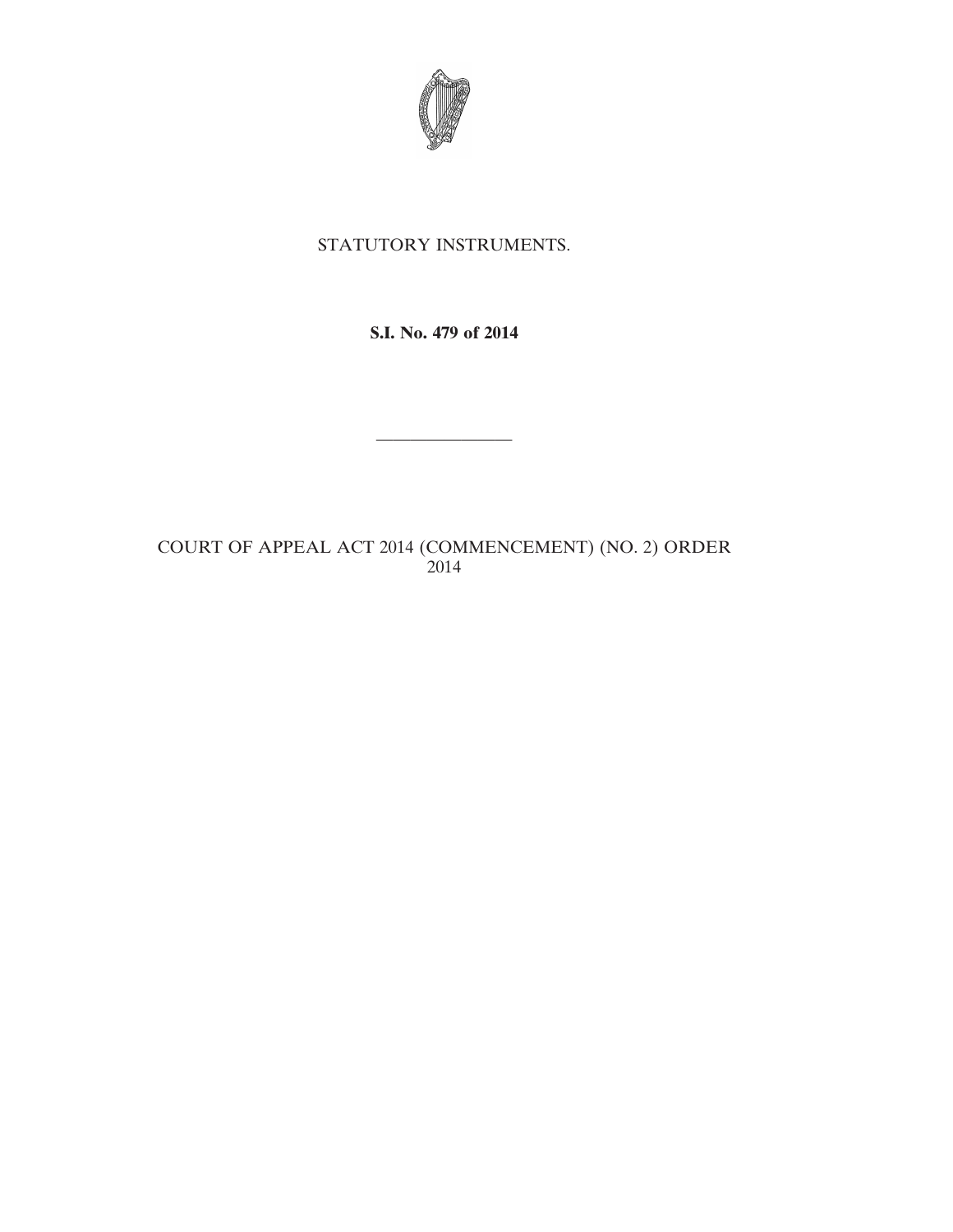#### COURT OF APPEAL ACT 2014 (COMMENCEMENT) (NO. 2) ORDER 2014

I, FRANCES FITZGERALD, Minister for Justice and Equality, in exercise of the powers conferred on me by section 1(2) of the Court of Appeal Act 2014 (No. 18 of 2014), hereby order as follows:

1. This Order may be cited as the Court of Appeal Act 2014 (Commencement) (No. 2) Order 2014.

2. The 28th day of October 2014 is appointed as the day on which the following provisions of the Court of Appeal Act 2014 (No. 18 of 2014) shall come into operation:

- (*a*) Part 1, insofar as it is not already in operation;
- (*b*) Part 2, insofar as it is not already in operation;
- (*c*) Part 3;
- (*d*) Section 73 and Schedule 1, insofar as they relate to the enactments specified in column (2) of that Schedule opposite reference numbers 6, 7, 8, 9 and 10 in column (1) of that Schedule;
- (*e*) Sections 74 to 79;
- (*f*) Schedule 2.



GIVEN under my Official Seal, 22 October 2014.

> FRANCES FITZGERALD, Minister for Justice and Equality.

*Notice of the making of this Statutory Instrument was published in "Iris Oifigiúil" of* 24*th October*, 2014.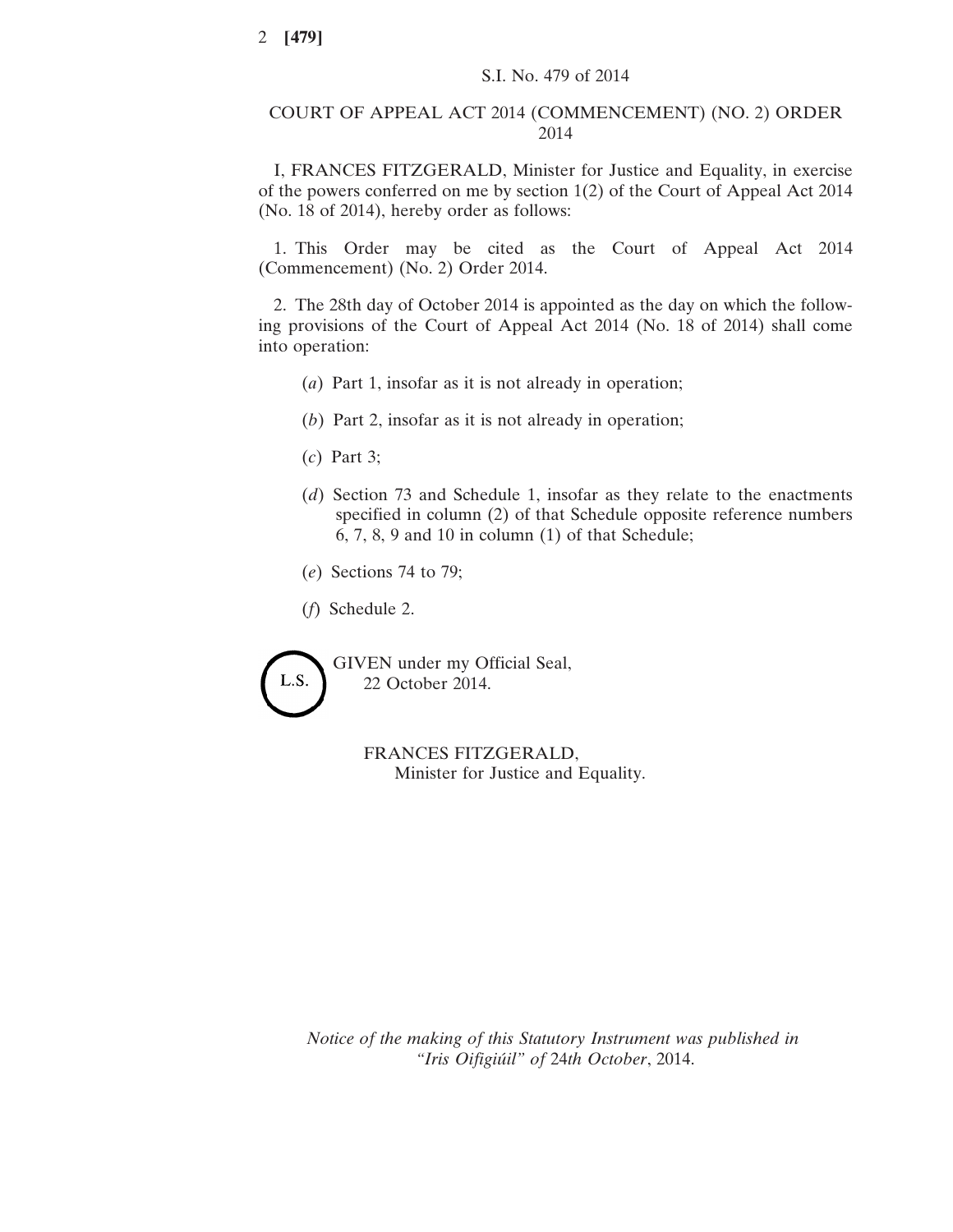**[479]** 3

#### EXPLANATORY NOTE

*(This note is not part of the Instrument and does not purport to be a legal interpretation.)*

This Order appoints the 28th day of October 2014 as the date on which those provisions of the Court of Appeal Act 2014 which have not yet been commenced come into operation, with the exception of certain repeal provisions relating to transition arrangements for the Court of Criminal Appeal which will be commenced at a later date.